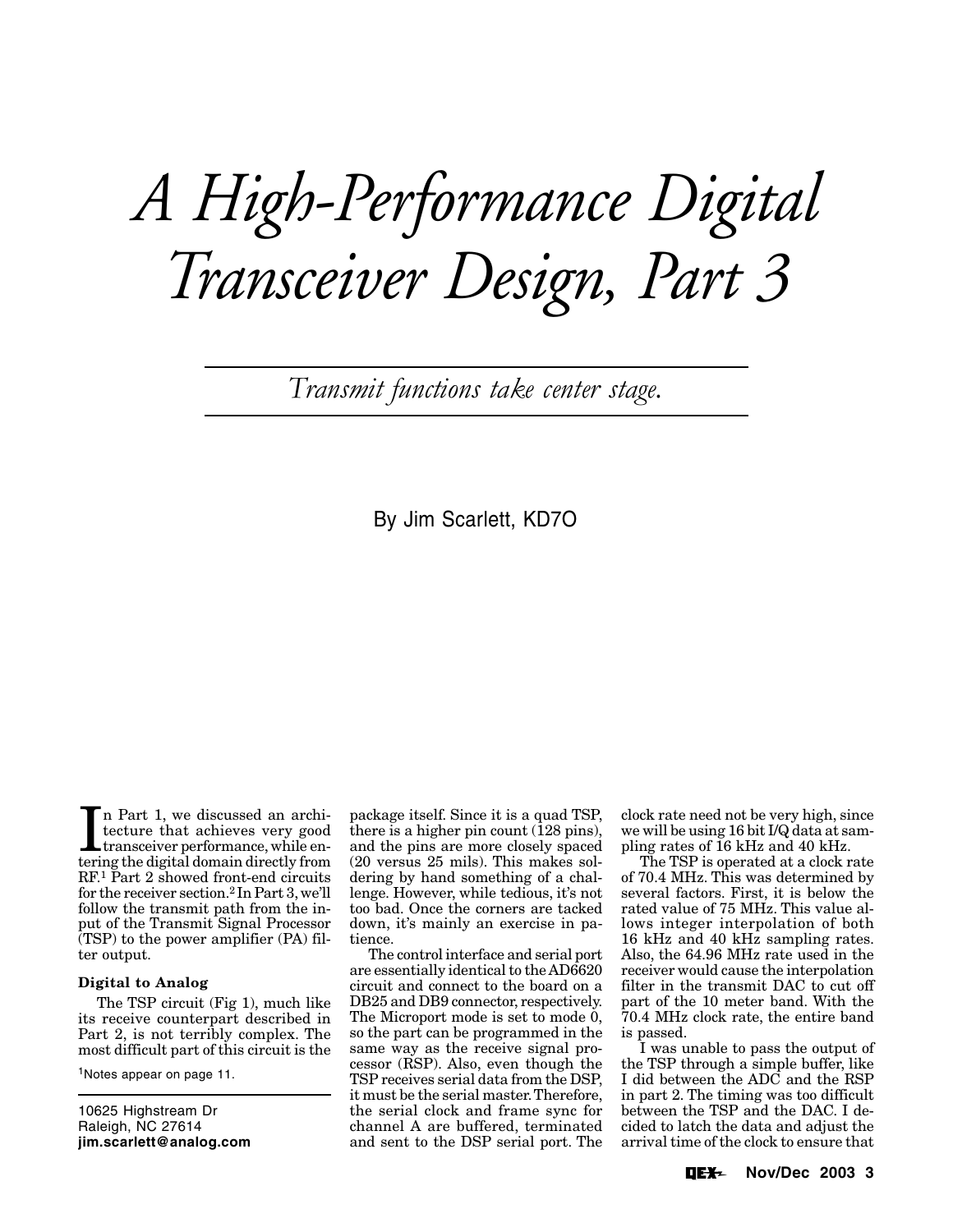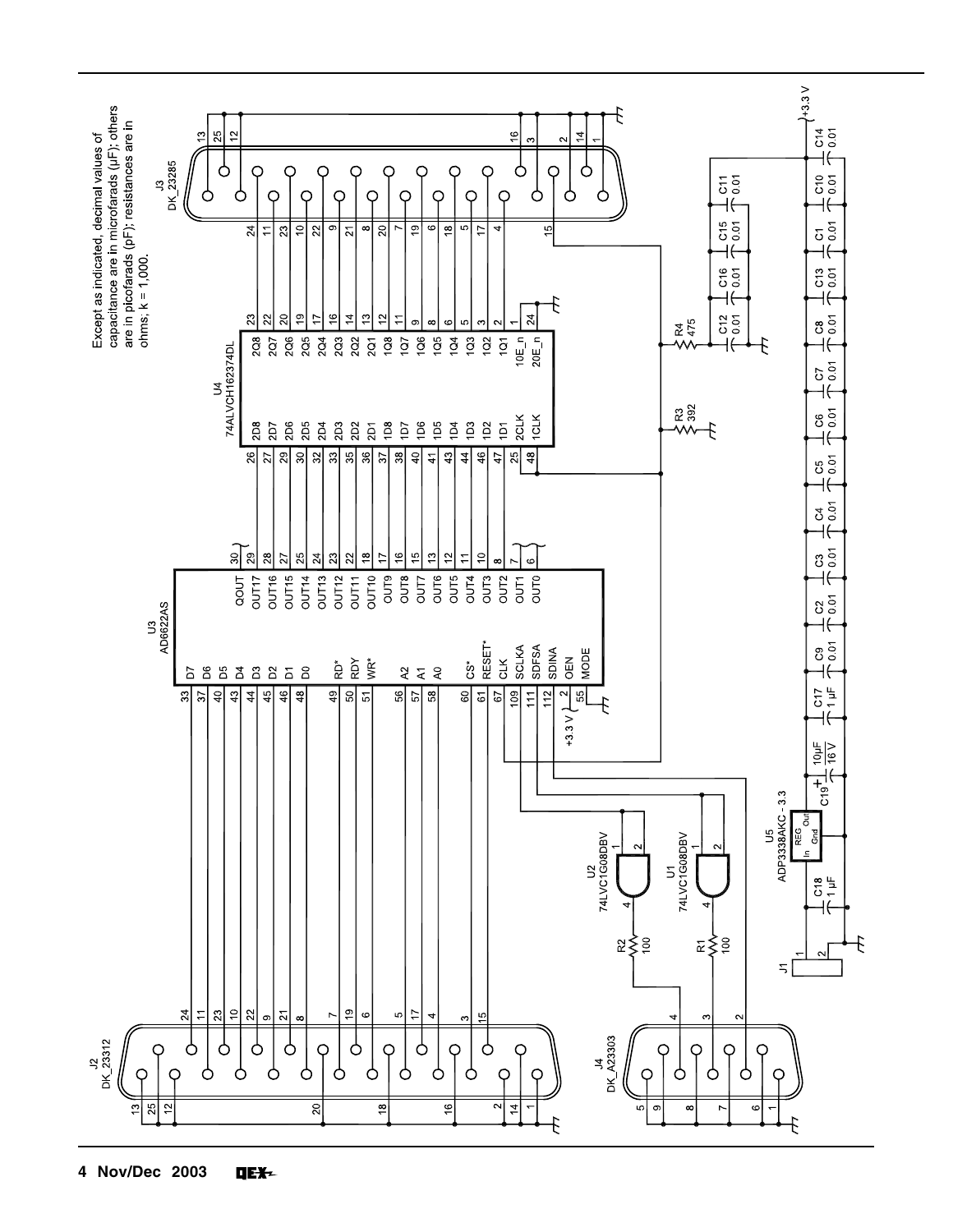μ **C17, C18—1**μ**F 16 V X7R 1206 SMT.**  μ **C19—10** μ**F 16 V tantalum. Fig 1—Transmit signal processor schematic diagram. Resistors are 0805 SMT unless otherwise noted. Capacitors are 0603 SMT unless otherwise noted. J1—2 pin header. J2—DB25 right angle, PC mount (Digi-Key #A23312). J3—DB25 right angle, PC mount (Digi-Key #A23285. J4—DB9 right angle, PC mount (Digi-Key (#A23303). U1, U2—Single AND gate, 74LVC1G08DBV. U3—TSP, AD6622AS. U4—16-bit latch, 74ALVCH162374DL. U5—LDO, ADP3338AKC-3.3.** 

the required setup and hold times were met.

I chose a 16-bit latch chip that has fast, well-defined timing parameters: the 74ALVCH162374. This part also has series termination resistors built in. The timing is straightforward between the TSP and the latch. The 70.4 MHz clock has a period of approximately 14.2 ns. The '374 is specified to latch correctly if the data is available at least 1.9 ns before the clock (setup time) and if the data remains stable for at least 0.5 ns after the clock (hold time). With this information, we know that new data from the TSP must be valid less than 12.3 ns after each clock, but that it must hold the old data at least 0.5 ns after the clock. From the specification sheet, the part will hold the old data for a minimum of 4.1 ns, and new data is valid in a maximum of 12 ns. Actual timing is likely to be somewhere between these values, but the worst case still meets our timing requirements. Timing between the latch and the DAC will be discussed shortly.

The DAC (Fig 2) is operated on a 140.8 MHz clock to take advantage of its interpolation features. A 70.4 MHz clock could have been used, but would result in more phase noise being superimposed on the transmitted signal.

Three separate 3.3 V supplies are used on the DAC board. For best performance, the datasheet recommends keeping the analog, digital and clock supplies separate, using chokes or some other means.3 I felt that the easiest (and most thorough) approach would be to use separate regulators for each.

The clock routing circuitry is quite simple. The DAC works best with differential clock input, so a 1:4 transformer is used to generate the differential signal. A dc level shift is applied to the center tap to provide the appropriate offset of Vcc/2. The center tap is also at ac ground.The resistor across the differential signals provides balance and a proper load for the clock driver. A +1 dBm clock input will provide about 1.4 V(pk-pk) to the DAC, which will provide excellent noise performance.  $\overline{A}$  +7 dBm clock input with a 1:1 transformer would do the same, but I had a 1:4 available.For best noise performance, the clock at the DAC needs to be at least 0.5 V(pk-pk).

The internal PLL is disabled by grounding the U2 PLVDD pin. A 70.4-MHz clock is now available at the PLLLOCK pin.This pin has a "fanout" of one, and therefore must be buffered. The 70.4-MHz signal is routed to the TSP and its buffer; the timing relationships involving this clock determine whether the TSP and the DAC play well together.

The period of the 70.4-MHz clock is 14.2 ns. Because of the delay involved in the generation of this clock from the 140.8 MHz input, the setup time is –1.2 ns. This means that the incoming data can arrive up to 1.2 ns *after* the 140.8-MHz rising edge and still be valid. This gives a total available time of 15.4 ns. The maximum delay from the clock input to 70.4 MHz output is 3.2 ns. The maximum propagation delays for the AND gate buffer and the TSP buffer are 4.5 ns and 4.6 ns. Thus, the maximum time for the arrival of the data is 12.3 ns, which provides a margin of 3.1 ns.

The minimum hold time for the DAC is 3.2 ns after the input clock rising edge.The minimum delay from the clock input to 70.4-MHz output is 2.8 ns. The minimum propagation delays for the AND gate buffer and the TSP buffer are 0.8 ns and 1.0 ns. The total minimum propagation delay is 4.6 ns, which provides a margin of 1.4 ns. Both the setup and hold times are met for the interface. Any substitutions of logic should take this timing into account.

Pins 17 and 18 (MOD0 and MOD1) set the operating mode of the device. When pin 17 is low, the interpolation filter is in the low-pass mode. This mode is set for the HF bands. By setting pin 17 high, the filter is in the high-pass mode, which is useful for adapting the transceiver to 6 m as well. Pin 18 determines whether the part is in "zero-stuffing" mode. This mode essentially performs another 2× upsample (with no interpolation filter), which helps to flatten out the  $\sin(x)/x$  response of the DAC. The cost is that the maximum output level at lower frequencies will be 6 dB lower. Zero-stuffing is not useful for HF or 6 m, as the signal strength would decrease. I included access to this pin to allow 2-m operation if I decide in the

future to include that band.

The DAC outputs are current drivers, with the full-scale current set by a resistor on pin 40 (FSADJ). In this case, the  $2-k\Omega$  resistor sets the fullscale current at each output to just under 20 mA. The outputs feed a 1:1 transformer with a center tap.The tap is necessary to provide a dc ground, but it also allows a 6-dB voltage gain. With a 50- $\Omega$  load on the transformer output, the peak voltage at either output pin is about 250 mV. This is well within the voltage compliance range and provides some margin below the maximum output level recommended to minimize distortion.

As mentioned above, the output level from the DAC is not constant over the frequency range it will cover. This results from the sin(*x*)/*x* response of DACs. Because of the interpolation in the DAC chip, the roll-off is not as steep as it would be without interpolation. The roll-off is not too bad in the HF range, with the maximum attenuation being less than 0.7 dB at the top of the 10-m band. At 6 m (when added to the radio), the attenuation is still only about 2.2 dB.

#### **Boosting the Power**

Ignoring the sin(*x*)/*x* curve, the output of the DAC is about +4 dBm. This is fed into an emitter-follower buffer stage that runs with enough current (about 30 mA) to ensure low distortion. At the output of the buffer is a 9-dB attenuator. The 47.5-Ω resistor presents a good match for a 3-dB attenuator, since the amplifier impedance is essentially  $r_e$ , which is very low. The resistor also creates a voltage divider that provides the other 6 dB of attenuation. The attenuator performs two functions. It reduces the signal level so the next amplifier stage operates in a low-distortion mode, and it helps ensure that the band-pass filters are properly terminated.

The buffered DAC output must be filtered to prevent spurious outputs in general, and aliasing in particular. This is one of the primary benefits of interpolation in the DAC. The antialias filtering requirements are greatly relaxed, since one-half the sampling rate (the Nyquist bandwidth) is now 70.4 MHz instead of 35.2 MHz. The on-board digital interpolation filter takes care of most images between 35.2 MHz and 70.4 MHz, but images of 10-m signals have far less attenuation. There is some reduction; after all, the 70.4 MHz frequency was used (instead of 64.96 MHz on receive) to put 10 m in the passband of the interpolation filter.

The analog anti-alias filtering is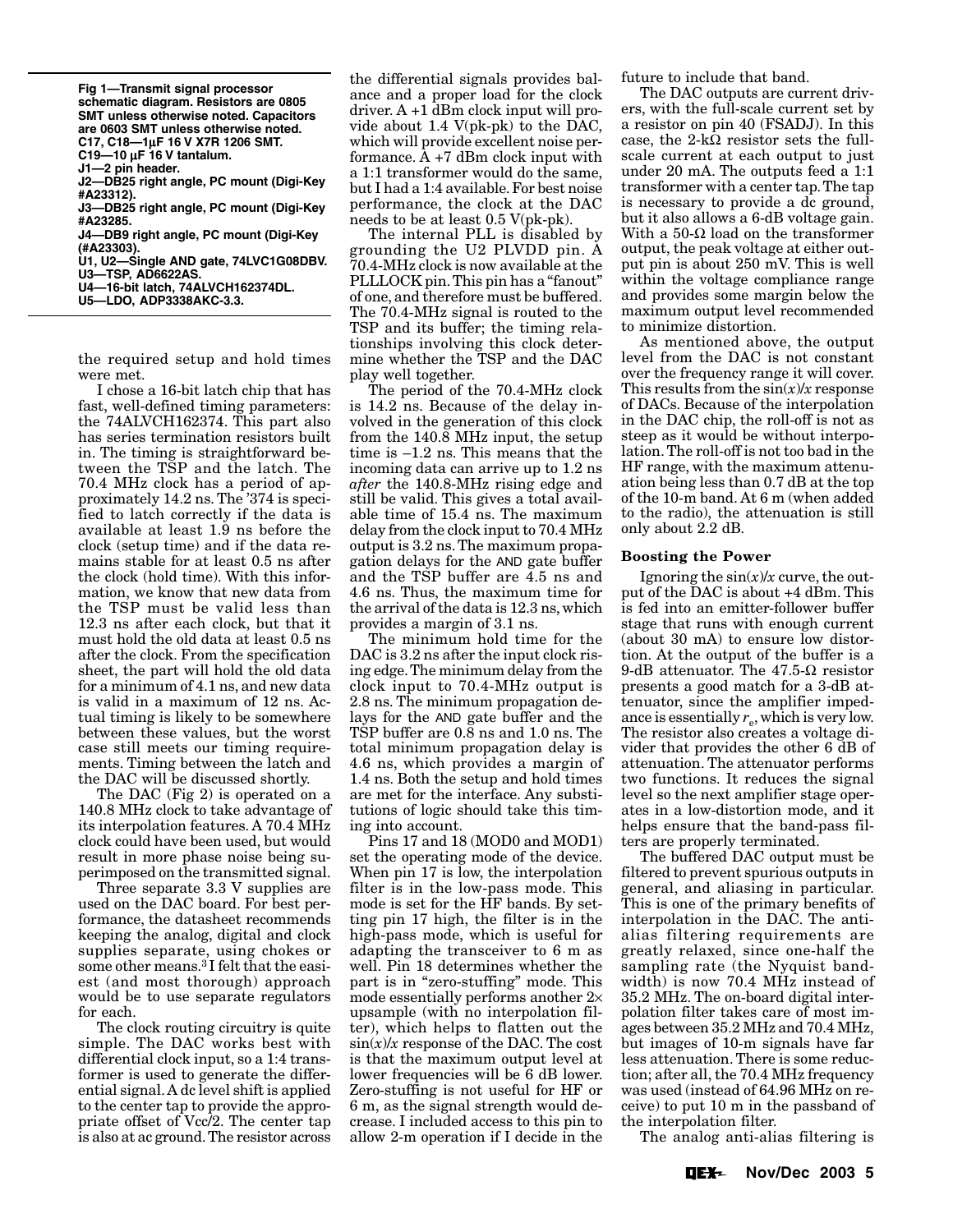

**Fig 2—DAC schematic diagram. Resistors are 0805 SMT unless otherwise noted. Capacitors are 0603 SMT unless otherwise noted.**

**C10—0.01** μ**F X7R 0805 SMT.**

**C11-C14—0.1**μ**F X7R 0805 SMT.**

**C15-C23—1** μ**F 16 V X7R 1206 SMT. J1-J3—2 pin header.**

**J4—DB25 right angle PC mount (Digi-Key #A23312).**

**J5, J6—PC mount SMB bulkhead jack**

**(Digi-Key #J522). Q1—RF NPN transistor FMMT5179. T1—1:4 transformer, CT (Minicircuits ADT4-6T).**

**U1—Single AND gate, 74LVC1G08DBV.**

**U2—High-speed DAC, AD9772AAST. U3, U4—Low power 12 V regulator, 78L12UA. U5, U6—LDO, ADP3338AKC-3.3.**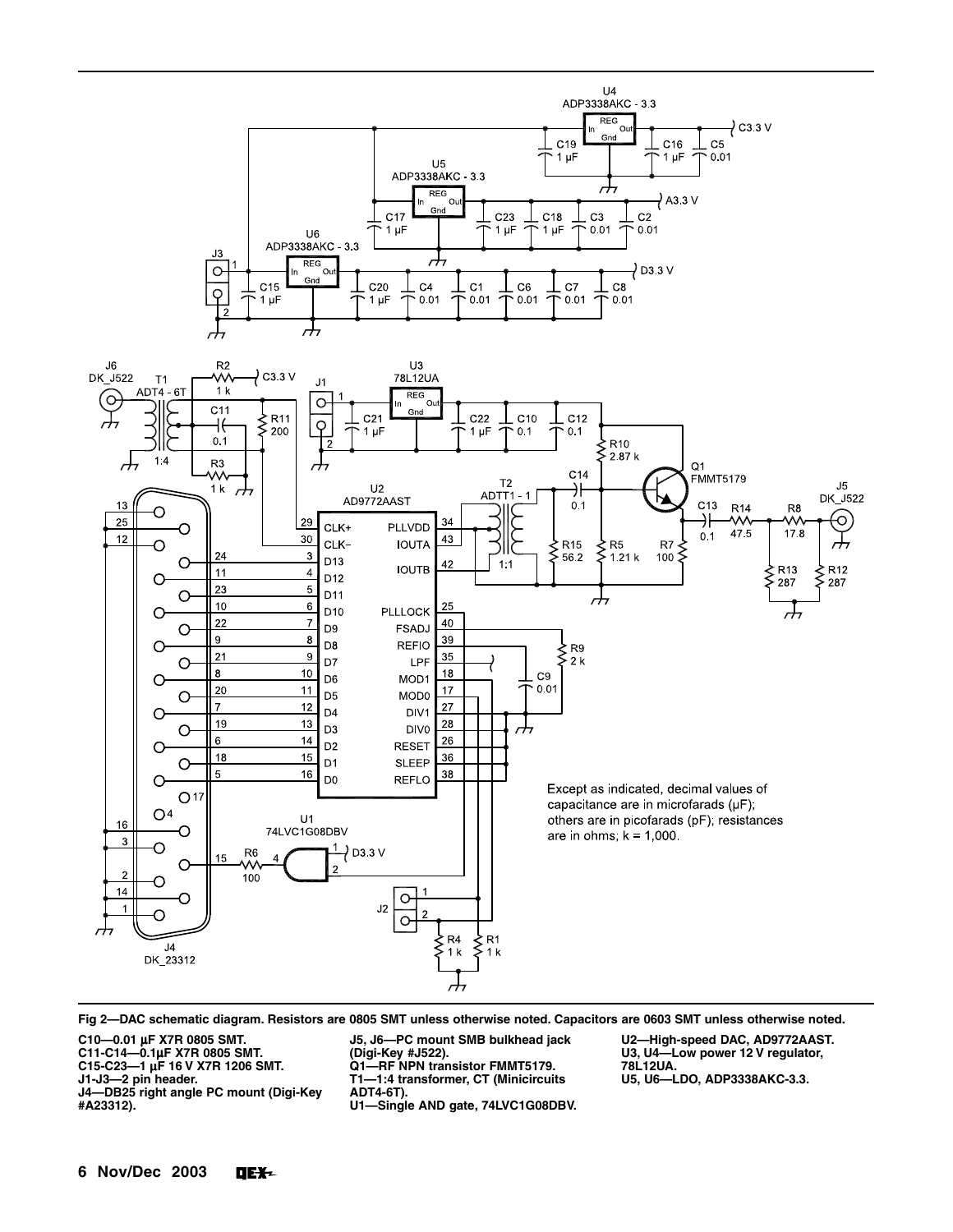

**Fig 3—Driver schematic diagram. Resistors and capacitors are 0805 SMT unless otherwise noted.**

**C15-C18—1** μ**F 25 V X7R 1206 SMT.**

**D1—9.1 V 1 W Zener, 1N4739A.**

**J1—2 pin header.**

**J2, J3—PC mount SMB bulkhead jack**

**(Digi-Key #J522).**

**L1, L2—14 t #22 AWG on a FT61-50A core.**

done by the same filter/amplifier chain that is used on receive. On the transmit side, both amplifiers are used, to get approximately 17 dB of gain. The filtering in this chain, which was necessary to meet stringent receiver requirements, is more than enough for this application. The output is about  $+12$  d $\overline{\text{B}}\text{m}$ .

A two-stage driver follows the filter/amplifier chain (Fig 3). One stage was not enough to reach the driver output target of 500 mW. Therefore, a two-stage design was used, with a 9 dB attenuator at the input. The attenuator keeps the amplifiers from being overdriven and provides an excellent termination for the filters. The first stage is a common-emitter BJT amplifier using emitter degeneration and shunt feedback. There is nothing unusual about this amplifier, as readers of *Solid State Design* can readily

**L3—8 t #22 AWG on a FT61-50 core. Q1—MRF136 MOSFET. Q2—RF NPN transistor, 2N5109.**

**R8-R10—300** Ω **<sup>1</sup> /4 W 1206 SMT. R11—47.5** Ω **<sup>1</sup> /4 W 1206 SMT.**

tell.4 The first stage provides about 10 dB of gain.

The second stage of the driver is a common-source amplifier using an MRF136 FET. This device is capable of excellent performance well into the VHF range.5 The amplifier was designed with possible expansion to 6 m in mind.

The 20- $\Omega$  resistor on the gate of the FET helps ensure stability, and also makes the input easier to match across a broad range of frequencies. A 4:1 transformer completes the input network.The feedback resistor is there more to help achieve good input and output matches than for stability, which should be assured by the gate resistor. The output network consists of only a series and shunt resistor. An L-network could be added for an even better return loss, but it is not necessary for driving the PA. The driver is

**R16—750** Ω **test select for 300 mA drain current in Q1. T1—BN202-43 core: secondary, 1 t ( 1 /8-inch brass tubing), primary, 2 t #22 AWG through secondary.**

mounted on the same heat sink as the PA.

Gate bias is provided via a lowpower adjustable regulator. The resistance from the regulator to ground is test selected for a drain current in the MRF136 of approximately 300 mA. This is enough current to achieve excellent linearity in class-A service.The maximum output required from the driver is about 500 mW, though it is capable of much more. I think enough of the MRF136 that I'm considering replacing the receiver preamplifiers with these devices running with high currents.

### **Power Amplifier**

The power amplifier uses a single MRF151 FET to generate a little over 60 W PEP or CW, and runs on 40 V (Fig 4). The device is capable of considerably more, but I didn't feel that I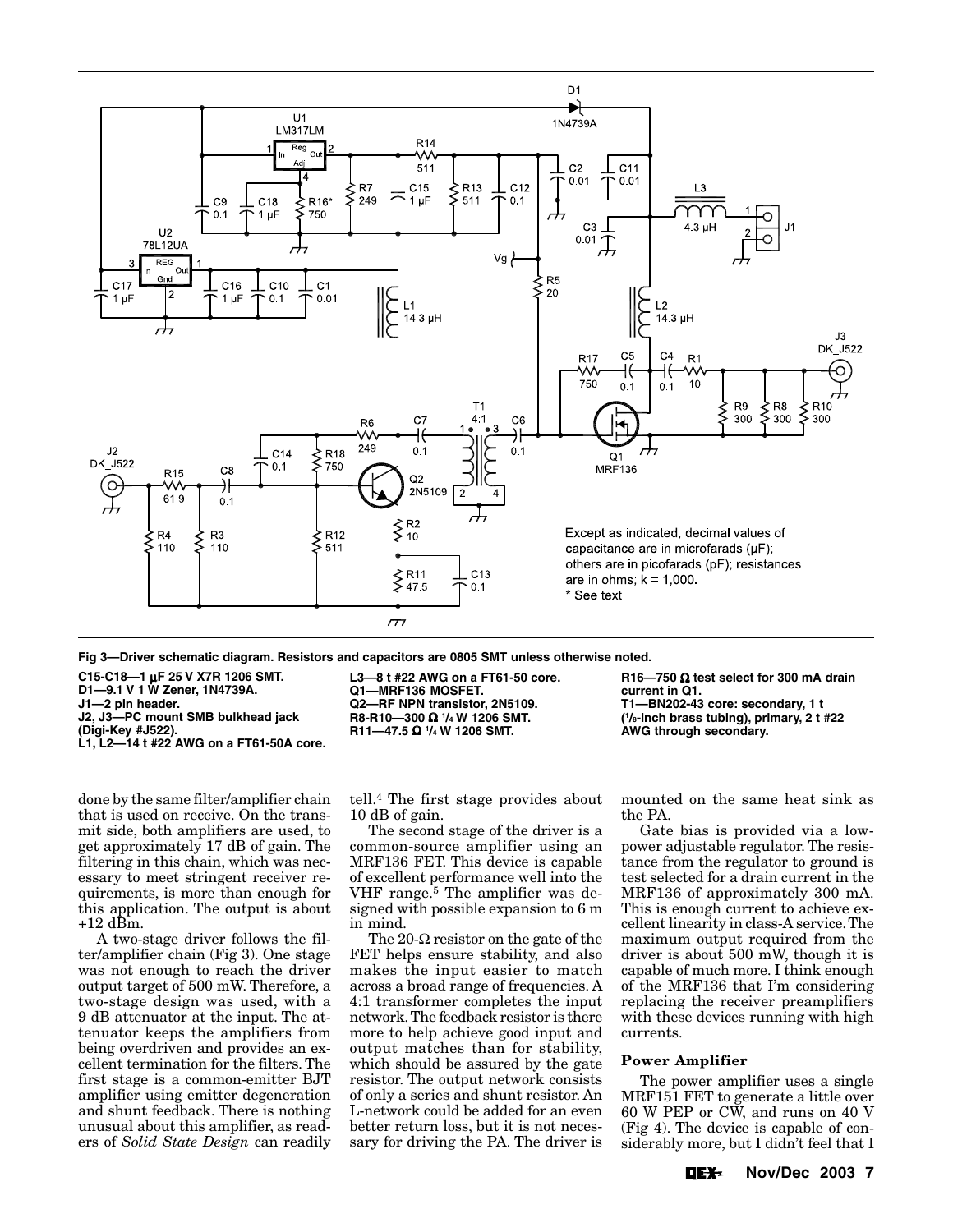

**Fig 4—Power amplifier schematic diagram. Resistors and capacitors are 0805 SMT unless otherwise noted. C2—0.01** μ**F 100 V. C4-C7—0.1**μ**F 100 V. J1, J2—2 pin header. J3, J4—BNC jack. L1—16 t #18 AWG on a T106-6 core. Q1—MRF151 MOSFET. R1, R2—110** Ω**, 3 W metal oxide. R3—17.8** Ω **<sup>1</sup> /4 W 1206 SMT. R6, R7—287** Ω **<sup>1</sup> /4 W 1206 SMT. T1—BN7051-43 core: primary, 1 t (1 /4-inch brass tubing); secondary, 2 t #18 AWG**

**through primary.**

**T2—BN3312-43 core: secondary, 1 t ( 3 /16-inch brass tubing); primary, 3 t #22 AWG through secondary.**



**Fig 5—Power amplifier bias schematic diagram. Resistors and capacitors are 0805 SMT unless otherwise noted.**

**U1—AD592 temperature transducer. Mount with thermal compound on MRF 151. U2—78L09**μ**A +9 V voltage regulator. U3—Quad opamp, OP747ARU. C7—1** μ**F, 25 V X7R 1206 SMT.**

**J1, J2—2 pin header. Q1—NPN transistor, 2N3904. R10—2.87 k**Ω**, 0805 SMT. Can be adjusted to set bias shutdown threshold.**

**R12—287** Ω**, 0805 SMT.Test select for stable bias over temperature. R15—499** Ω**, 0805 SMT.Test select for proper bias level (IDQ = 500 mA).**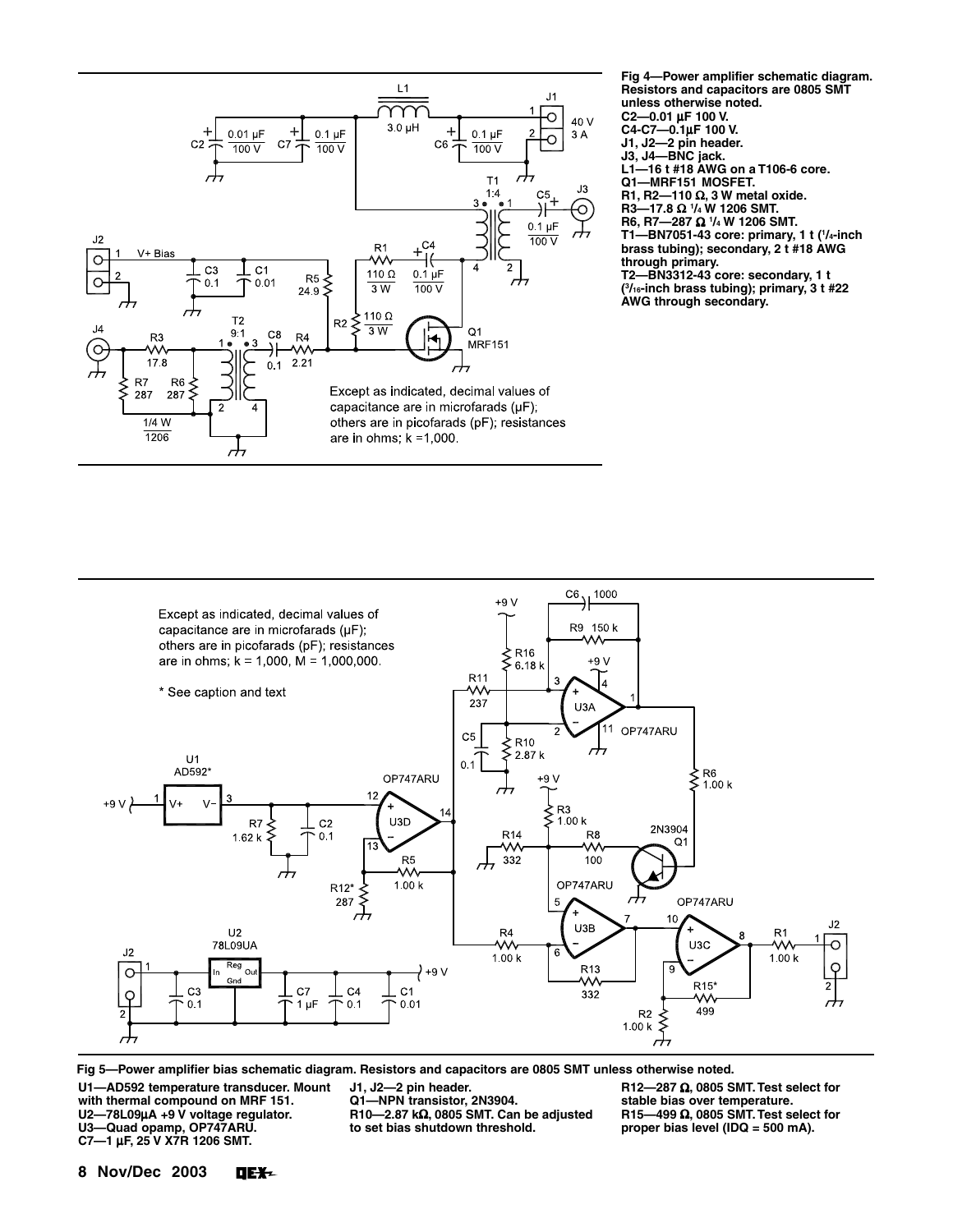

**Fig 6—Transmit low-pass filter schematic diagram. Values shown are for the 20 meter filters. Component values for the other HF bands are available on the ARRLWeb (see Note 9). Resistors are 0805 SMT unless otherwise noted. Capacitors are Silver Mica unless otherwise noted.**

**0 pF capacitors are pads for Silver Mica capacitors.**

**C1, C2—0.1** μ**F X7R 0805 SMT.**

**D1, D2—DL4001.**

**J1—2 pin header. K1, K2—PC mount SPDT relay (Digi-Key # G6E-134P-ST-US-DC5). L1—0.32** μ**H, 13 t #18 AWG on a T106-0 core.**

**L2—0.37** μ**H, 14 t #18 AWG on a T106-0 core. L3—0.55** μ**H, 17t #18 AWG on a T106-0 core.**

really needed it. This power level is perfectly adequate for "barefoot" operation, and it does not tax the devices involved terribly much. It also allowed me to design the power supply mostly with parts I had on hand. I also have some plans for a 300-400 W amplifier, which would only require about 20 W of drive.

The circuit for the amplifier has a lot of similarities to that in the MRF151 datasheet.6 A 9:1 transformer and series resistor match the driver output with the gate of the device. I chose to use a conventional transformer with a one-turn secondary consisting of brass tubing, because of its easy construction. Like the driver circuit, a resistor is placed from gate to ground to tame the beast and broaden the input response. For this device, the recommended resistance is 25  $\Omega$ . The feedback resistance helps create decent input and output matches, and flattens the gain across the spectrum. A 1:4 output transformer provides a load line optimized for 64 W output. Again, I opted for the conventional transformer, this time with a larger core. More heat will be generated than with a transmissionline transformer (see the discussion in Note 8), but this configuration will work fine.

The bias network (Fig 5) requires some explanation. In reading about other FET amplifier projects, I noticed

a couple of different modes of thermal protection. In his 50-MHz amplifier, Dick Frey, K4XU, used thermal compensation to account for the fact that as the FET heats up, the same gate drive will induce larger standing currents (thus generating more heat).7 Bill Sabin, WØIYH, used thermal monitoring to shut down the devices if the temperature reached a certain threshold.8

I decided that I liked the idea of doing both functions, though I took a slightly different approach. Accomplishing both functions with a single temperature sensor requires a little more complexity than a single function. I used a current-output temperature sensor, the AD592, that has a more linear response than thermistors. The output of this device is 1 μA per Kelvin (at +25°C, the output is 298 μA). The TO-92 package is mounted directly on the MRF151.

The output of the AD592 is fed to a buffer amplifier whose input uses a 1.62-kΩ resistor to convert the current signal to a voltage. The buffer has a gain of about 4.5, which sets the slope of the temperature compensation.The value of R12 can be adjusted to ensure that the bias remains constant over temperature. The buffer feeds two other amplifiers. One is a summing amplifier that combines the bias voltage with the compensation voltage. The other is used as a comparator to

clamp the summing amplifier output to about 0 V when the MRF151 temperature gets too high. The hysteresis in the comparator circuit creates a window of about 1.9°C, meaning that the temperature must drop that amount before bias is restored. The feedback capacitor changes the hysteresis for high-frequency signals, so that false triggering from this source does not occur.

The summing amplifier feeds a fourth amplifier that sets the final output. The value of R15 sets the bias point. This can be set while observing the two-tone output on a spectrum analyzer; or if one is not available, to set the  $I_{\text{DQ}}$  to about 500 mA. This last amplifier is not absolutely necessary, but I wanted to make it as simple as possible to adjust the bias. If instead the bias were to be adjusted using R13 in the summing amplifier, the value of R14 must be adjusted also. Otherwise, the compensation slope would be affected by the gain change. Besides, I still had a fourth amplifier available in the package. The calculations used for the bias network are in a spreadsheet ("PA\_bias\_compensation.xls") that can be downloaded from the ARRLWeb.9

### **Low-Pass Filters**

The output low-pass filters (Fig 6) are of the Cauer type. They have been optimized for suppression of the sec-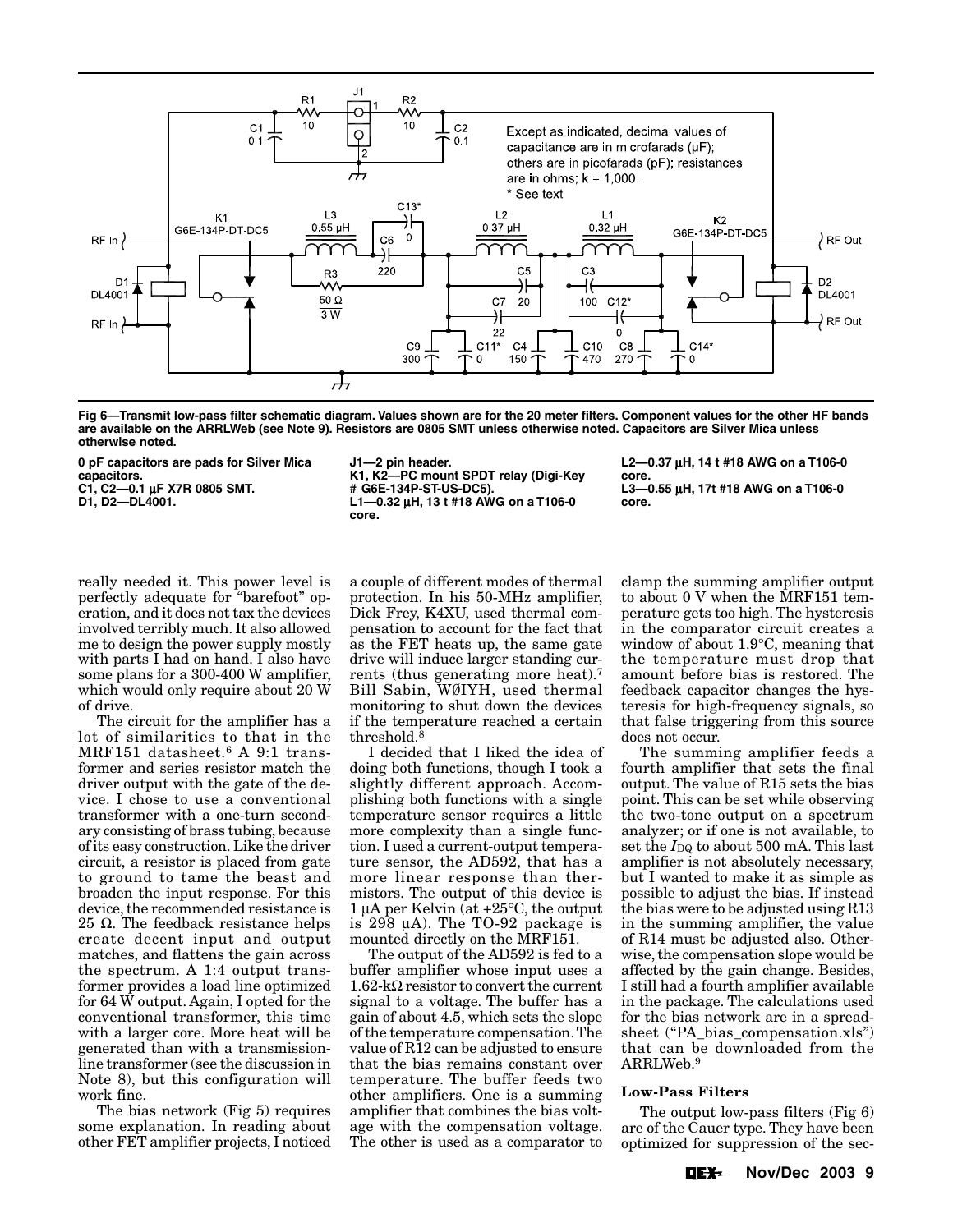